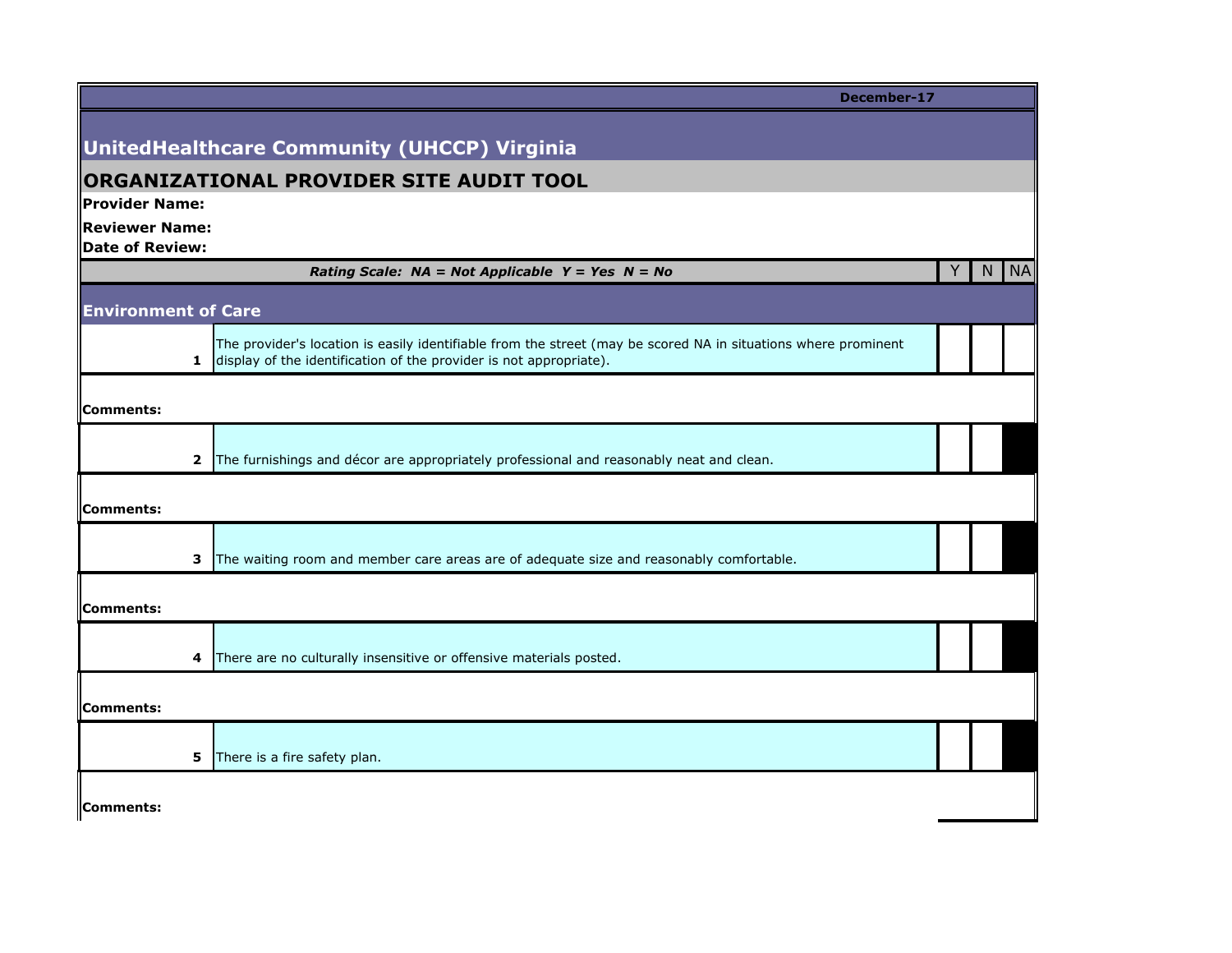| 6         | There is evidence of compliance with fire safety procedures/regulations, including inspection by the fire<br>department/marshal.                                                                                   |  |  |
|-----------|--------------------------------------------------------------------------------------------------------------------------------------------------------------------------------------------------------------------|--|--|
| Comments: |                                                                                                                                                                                                                    |  |  |
| 7         | The exits are well marked and free of obstruction.                                                                                                                                                                 |  |  |
| Comments: |                                                                                                                                                                                                                    |  |  |
| 8         | There are fire extinguishers or there is a fire suppression system.                                                                                                                                                |  |  |
| Comments: |                                                                                                                                                                                                                    |  |  |
| 9         | The provider's location has parking for handicapped vehicles.                                                                                                                                                      |  |  |
| Comments: |                                                                                                                                                                                                                    |  |  |
| 10        | The provider's location is accessible to members with walkers or wheelchairs (for example, it has a ramp or an<br>elevator).                                                                                       |  |  |
| Comments: |                                                                                                                                                                                                                    |  |  |
|           | 11 The provider's location has wide doorways for wheelchair access.                                                                                                                                                |  |  |
| Comments: |                                                                                                                                                                                                                    |  |  |
|           | 12 The provider's location has handicap accessible restroom(s).                                                                                                                                                    |  |  |
| Comments: |                                                                                                                                                                                                                    |  |  |
|           | If the provider's location is not handicap accessible, members are informed of this prior to the first session and<br>13 are given referrals to other locations or programs (NA if office is handicap accessible). |  |  |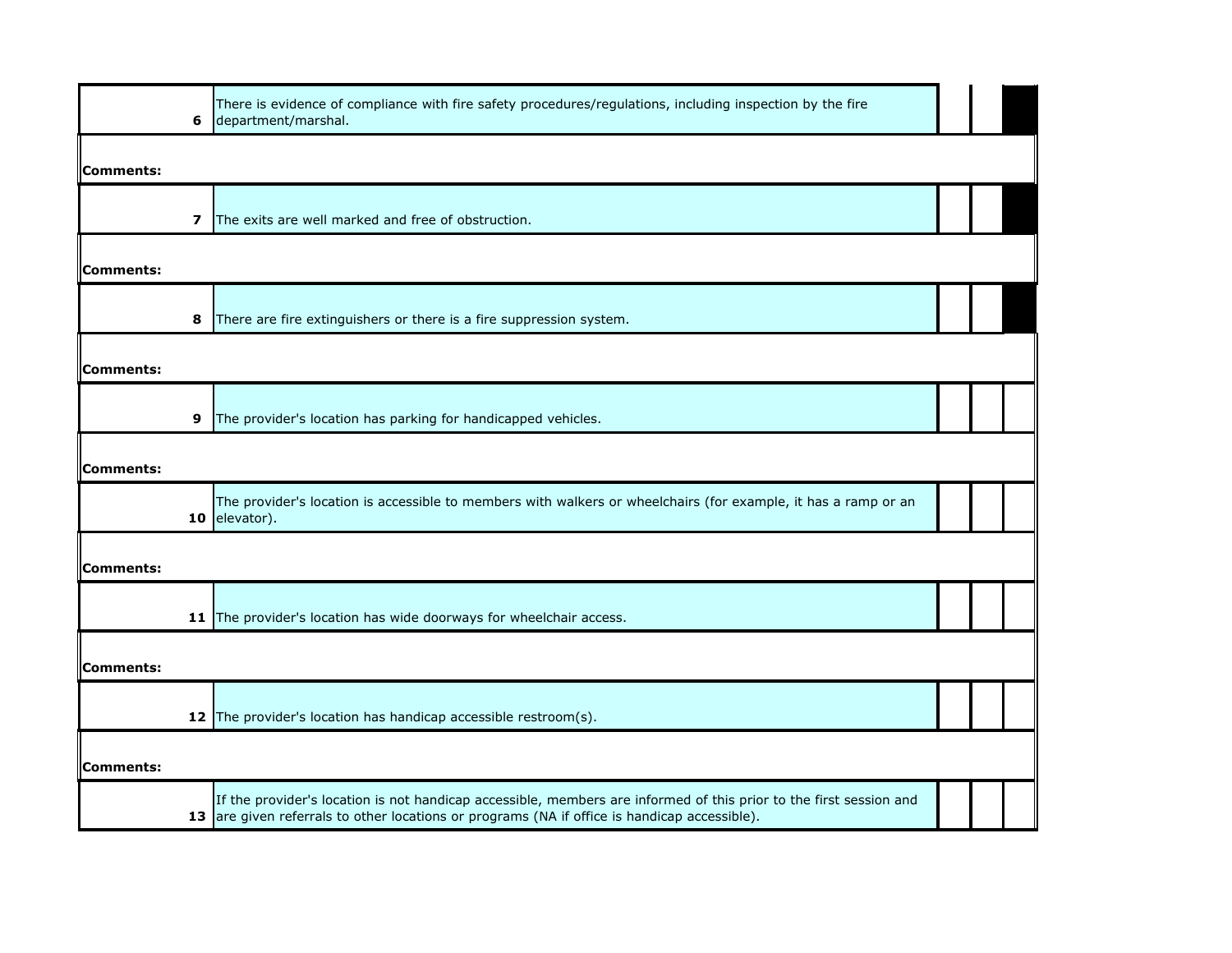| Comments:        |                                                                                                                                                                                    |  |  |
|------------------|------------------------------------------------------------------------------------------------------------------------------------------------------------------------------------|--|--|
|                  |                                                                                                                                                                                    |  |  |
|                  | <b>Rights, Responsibilities and Ethics</b>                                                                                                                                         |  |  |
|                  |                                                                                                                                                                                    |  |  |
|                  | 14 Members are informed that they have a right to refuse to participate in treatment.                                                                                              |  |  |
| <b>Comments:</b> |                                                                                                                                                                                    |  |  |
|                  |                                                                                                                                                                                    |  |  |
|                  | 15 Members are informed that information about them and their families is protected and kept confidential.                                                                         |  |  |
|                  |                                                                                                                                                                                    |  |  |
| <b>Comments:</b> |                                                                                                                                                                                    |  |  |
|                  | 16 The computer screen locations do not violate confidentiality.                                                                                                                   |  |  |
|                  |                                                                                                                                                                                    |  |  |
| Comments:        |                                                                                                                                                                                    |  |  |
|                  | The provider has an established policy/procedure to maintain the confidentiality and safety of treatment records<br>17 in accordance with any applicable statutes and regulations. |  |  |
| Comments:        |                                                                                                                                                                                    |  |  |
|                  | There is a policy and procedure about the limits, use, and protections related to the use of portable electronic                                                                   |  |  |
| 18               | media to communicate with patients, including cellular calls, text messages and email.                                                                                             |  |  |
| Comments:        |                                                                                                                                                                                    |  |  |
|                  |                                                                                                                                                                                    |  |  |
|                  | 19 Member rights, responsibilities, and involvement in care are posted in waiting areas and member care areas.                                                                     |  |  |
| Comments:        |                                                                                                                                                                                    |  |  |
|                  |                                                                                                                                                                                    |  |  |
| 20               | There is a process in place to provide members with information about their rights at the time of admission.                                                                       |  |  |
|                  |                                                                                                                                                                                    |  |  |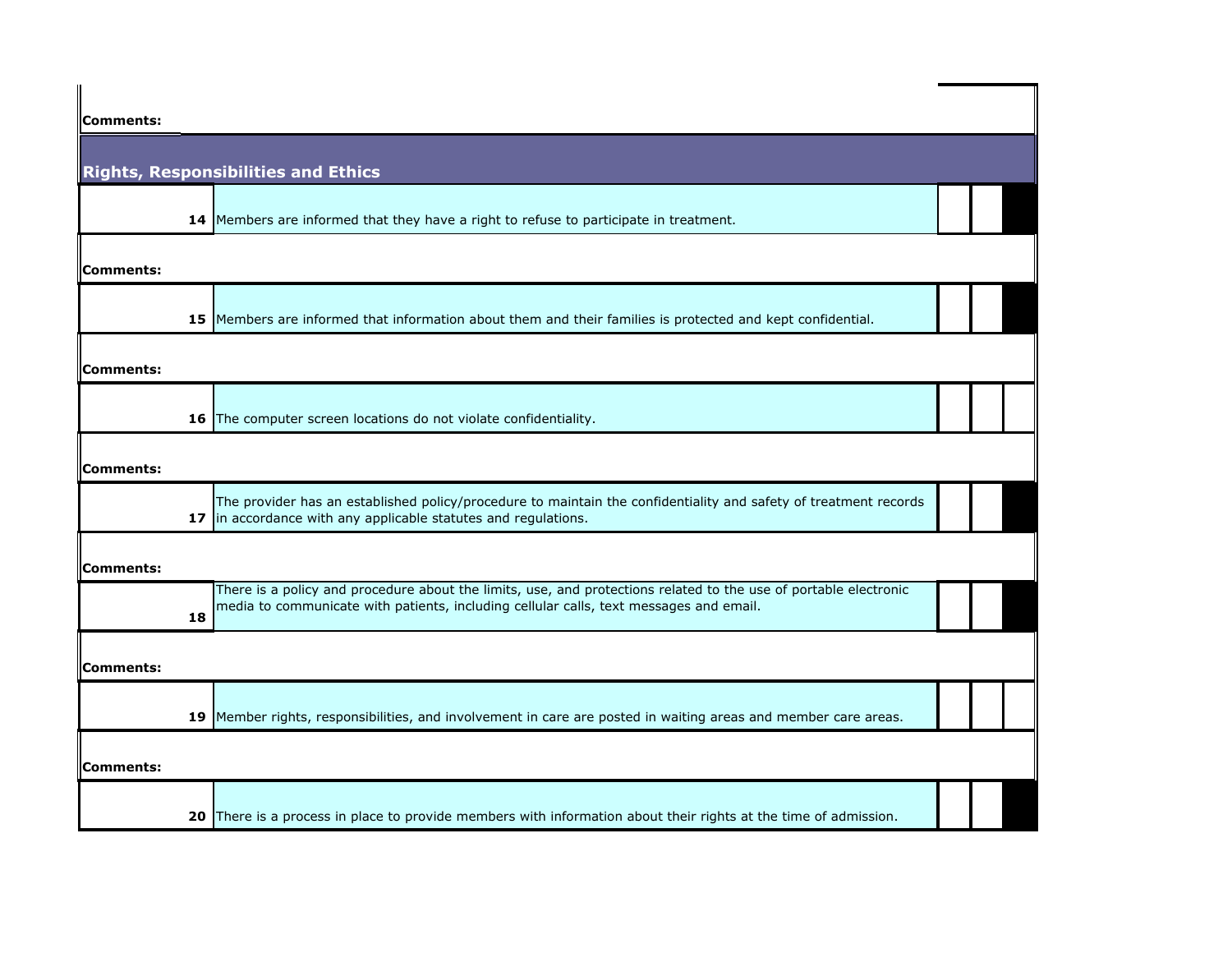| Comments:                  |                                                                                                                                                                                                                                                                                                                                                                                                                                                                                |  |
|----------------------------|--------------------------------------------------------------------------------------------------------------------------------------------------------------------------------------------------------------------------------------------------------------------------------------------------------------------------------------------------------------------------------------------------------------------------------------------------------------------------------|--|
|                            | There is a policy and/or process in place to ensure that members are not discriminated against in the delivery of<br>health care services based on race, ethnicity, national origin, religion, sex, age, mental or physical disability or<br>medical condition, sexual orientation, claims experience, medical history, evidence of insurability (including<br>21 conditions arising out of acts of domestic violence), disability, genetic information, or source of payment. |  |
| Comments:                  |                                                                                                                                                                                                                                                                                                                                                                                                                                                                                |  |
| <b>Safety and Security</b> |                                                                                                                                                                                                                                                                                                                                                                                                                                                                                |  |
|                            | 22 There is a policy addressing safety and security.                                                                                                                                                                                                                                                                                                                                                                                                                           |  |
| Comments:                  |                                                                                                                                                                                                                                                                                                                                                                                                                                                                                |  |
|                            | 23 There is a policy and/or procedure for dealing with life threatening medical emergencies.                                                                                                                                                                                                                                                                                                                                                                                   |  |
| Comments:                  |                                                                                                                                                                                                                                                                                                                                                                                                                                                                                |  |
|                            | 24 There is a comprehensive disaster plan, including plans for continuation of care when services are disrupted.                                                                                                                                                                                                                                                                                                                                                               |  |
| Comments:                  |                                                                                                                                                                                                                                                                                                                                                                                                                                                                                |  |
|                            | There is a policy addressing control of hazardous materials, cleaning supplies/chemicals, and wastes, including<br>25 management of any spills of bodily fluids (This question applies to all facilities).                                                                                                                                                                                                                                                                     |  |
| Comments:                  |                                                                                                                                                                                                                                                                                                                                                                                                                                                                                |  |
|                            | There is a policy/written criteria addressing sentinel events to include identifying opportunities for improvement<br>26 and implementing corrective action when indicated.                                                                                                                                                                                                                                                                                                    |  |
|                            | Sentinel events are defined as a serious, unexpected occurrence involving a member that is believed<br>to represent a possible quality of care issue on the part of the practitioner/facility providing services,<br>which has, or may have, deleterious effects on the member, including death or serious disability, that<br>occurs during the course of a Member receiving behavioral health treatment.                                                                     |  |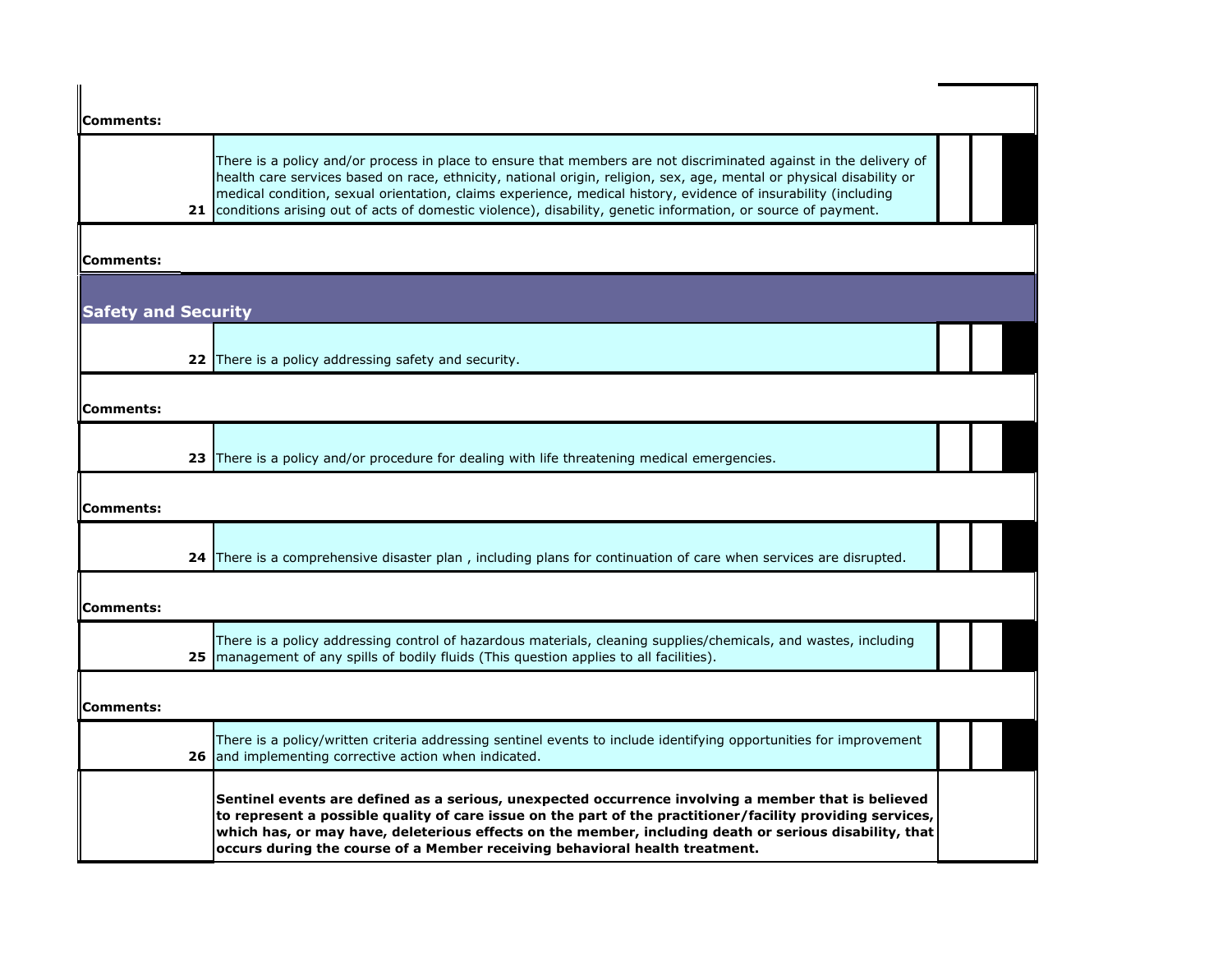| Comments:              |                                                                                                                                |  |
|------------------------|--------------------------------------------------------------------------------------------------------------------------------|--|
|                        | <b>Addressing Infectious Diseases</b>                                                                                          |  |
|                        | 27 The initial assessment form includes a screening for infectious diseases.                                                   |  |
| Comments:              |                                                                                                                                |  |
| 28                     | There are written protocols for the treatment of members with infectious diseases.                                             |  |
| Comments:              |                                                                                                                                |  |
| <b>Human Resources</b> |                                                                                                                                |  |
| 29                     | Personnel files include: resume, background checks, reference check, job description, license, and annual<br>evaluations.      |  |
| Comments:              |                                                                                                                                |  |
|                        | 30 Job Descriptions list essential knowledge and skills consistent with the work to be completed.                              |  |
| Comments:              |                                                                                                                                |  |
|                        | 31 The provider has a written process in place to credential its practitioners.                                                |  |
| Comments:              |                                                                                                                                |  |
|                        | The provider has a written process in place regarding the pre-screening of direct care staff background prior to<br>32 hiring. |  |
| Comments:              |                                                                                                                                |  |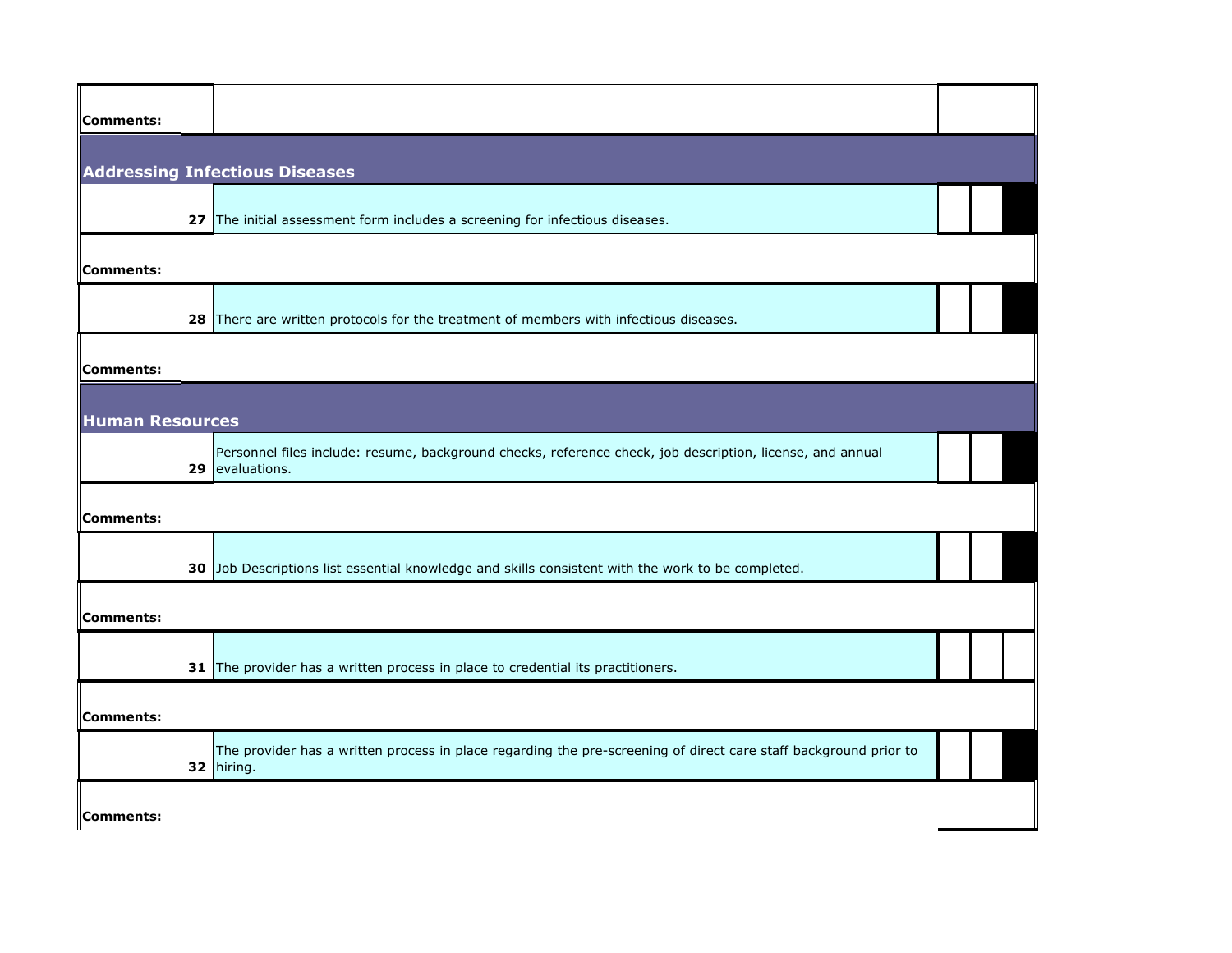| 33                       | A sample of the employee and credentialing files were reviewed and the files contained documentation consistent<br>with policy.                                                        |  |
|--------------------------|----------------------------------------------------------------------------------------------------------------------------------------------------------------------------------------|--|
| Comments:                |                                                                                                                                                                                        |  |
|                          | 34 There is evidence of on-going assessment of staff competency through performance evaluations.                                                                                       |  |
| Comments:                |                                                                                                                                                                                        |  |
|                          | 35 There is evidence of on-going staff training related to their role and the populations served.                                                                                      |  |
| Comments:                |                                                                                                                                                                                        |  |
|                          | 36 There is a policy/written criteria addressing staff supervision.                                                                                                                    |  |
| Comments:                |                                                                                                                                                                                        |  |
| 37                       | For any non-independently licensed or unlicensed staff, direct 1:1 supervision by a clinician occurs on a regular<br>basis and is documented.                                          |  |
| Comments:                |                                                                                                                                                                                        |  |
| <b>Treatment Records</b> |                                                                                                                                                                                        |  |
|                          | 38 The provider has a process in place to ensure the availability of treatment records to the treating clinicians.                                                                     |  |
| Comments:                |                                                                                                                                                                                        |  |
|                          | There is a policy/written criteria outlining the process to provide members with access to their records. This<br>39 policy includes information about any exceptions to this process. |  |
| Comments:                |                                                                                                                                                                                        |  |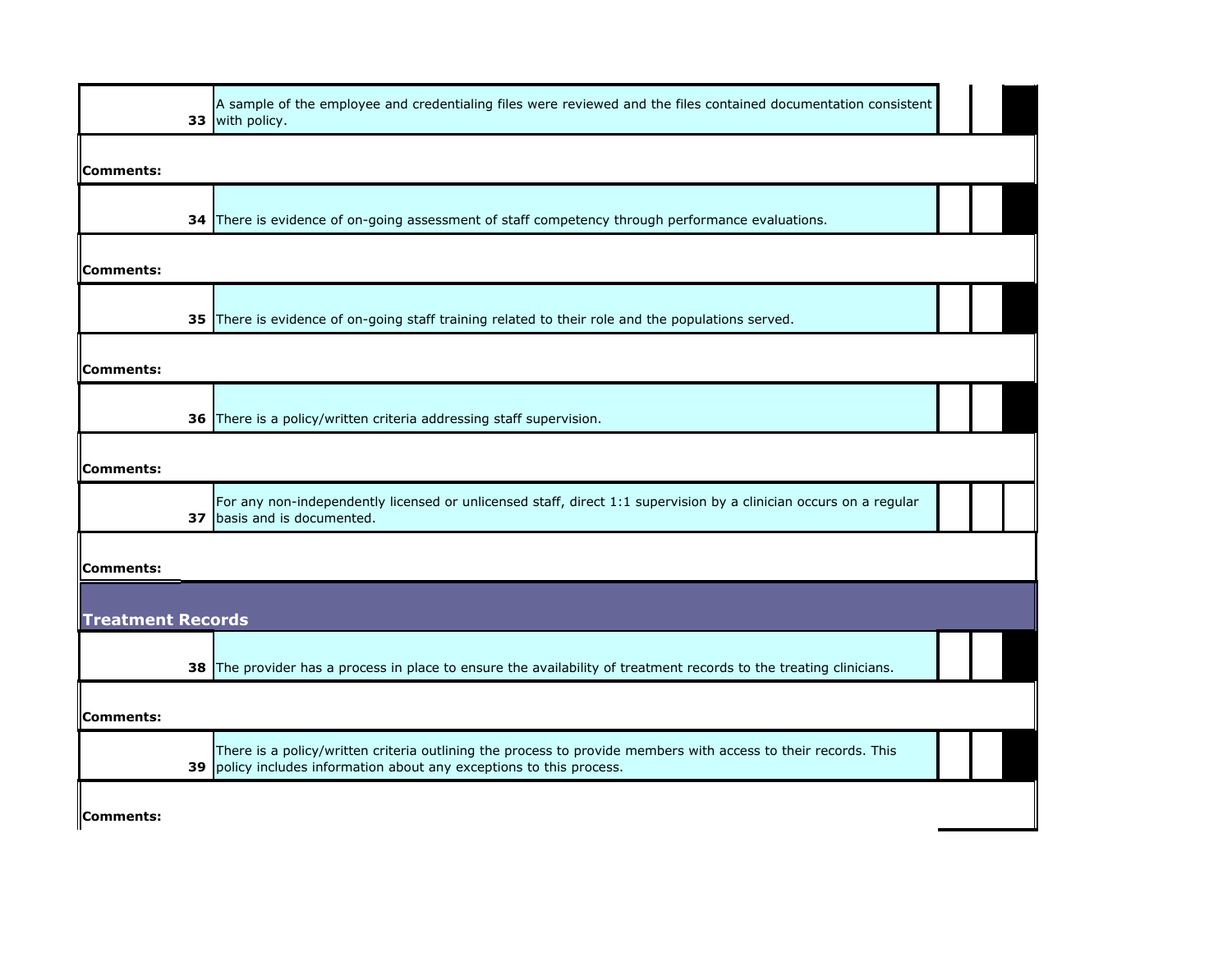| 40                              | For providers with Electronic Health Records only: The provider has an established procedure to maintain a<br>backup copy of all electronic health records.                     |  |  |
|---------------------------------|---------------------------------------------------------------------------------------------------------------------------------------------------------------------------------|--|--|
| Comments:                       |                                                                                                                                                                                 |  |  |
|                                 | If records need to be transported to another service location, there is a protocol in place to maintain<br>41 confidentiality of records throughout the transportation process. |  |  |
| Comments:                       |                                                                                                                                                                                 |  |  |
| <b>Complaints</b>               |                                                                                                                                                                                 |  |  |
|                                 | 42 There is a protocol dealing with complaints.                                                                                                                                 |  |  |
| Comments:                       |                                                                                                                                                                                 |  |  |
|                                 | 43 There is evidence of a responsive complaint resolution process.                                                                                                              |  |  |
| Comments:                       |                                                                                                                                                                                 |  |  |
| 44                              | The provider documents that members and their families, when applicable, are informed of methods of resolving<br>complaints.                                                    |  |  |
| Comments:                       |                                                                                                                                                                                 |  |  |
| <b>Admission and Assessment</b> |                                                                                                                                                                                 |  |  |
|                                 | The policy/written criteria for assessment procedures includes the type of care to be provided and the need for<br>45 any further assessments.                                  |  |  |
| <b>Comments:</b>                |                                                                                                                                                                                 |  |  |
| 46                              | The policy/written criteria outlines exclusionary criteria for the program.                                                                                                     |  |  |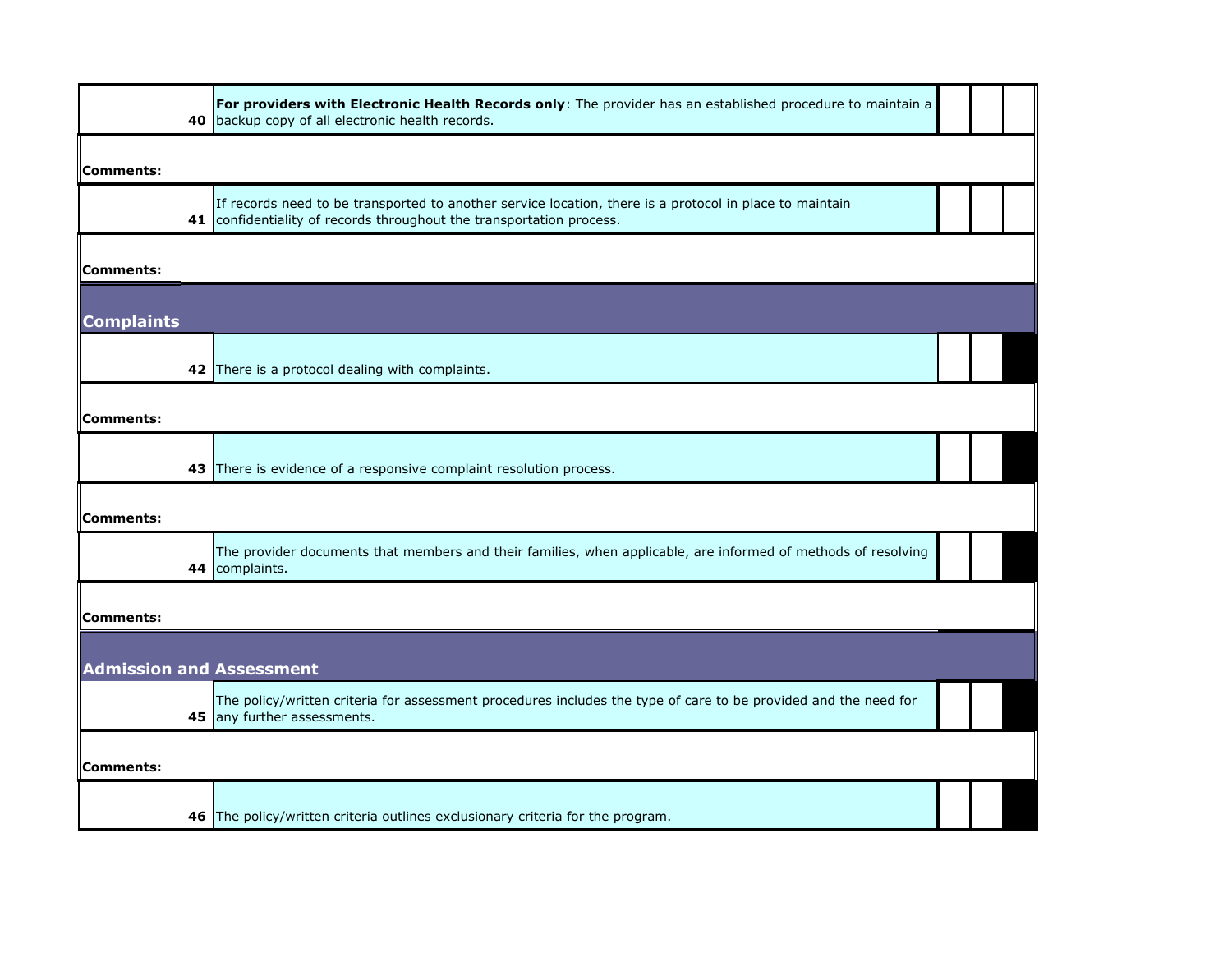| Comments:        |                                                                                                                                                                                                                                                                                                                                           |
|------------------|-------------------------------------------------------------------------------------------------------------------------------------------------------------------------------------------------------------------------------------------------------------------------------------------------------------------------------------------|
|                  | The policy/written criteria for initial evaluation includes guidelines for documentation of the reason(s) services<br>47 are provided. This applies to all services.                                                                                                                                                                      |
|                  |                                                                                                                                                                                                                                                                                                                                           |
| Comments:        |                                                                                                                                                                                                                                                                                                                                           |
| 48               | The policy/written criteria for assessment procedures includes an assessment of current behavioral/emotional<br>functioning (history of emotional, behavioral, and substance abuse problems or treatment), the use of alcohol<br>and other drugs by family and members, and the member's maladaptive or problem behaviors.                |
| Comments:        |                                                                                                                                                                                                                                                                                                                                           |
| 49               | The policy/written criteria for assessment procedures includes the presenting problems, along with relevant<br>psychological and social conditions affecting the member's psychiatric and medical status.                                                                                                                                 |
| Comments:        |                                                                                                                                                                                                                                                                                                                                           |
| 50               | The policy/written criteria for assessment procedures includes the reason(s) for admission or treatment.                                                                                                                                                                                                                                  |
| Comments:        |                                                                                                                                                                                                                                                                                                                                           |
|                  | The policy/written criteria for assessment procedures includes documentation of the psychiatric and medical<br>history (previous treatment dates, clinician identification, therapeutic interventions and responses, sources of<br>51 clinical data, relevant family information, results of laboratory tests, and consultation reports). |
| Comments:        |                                                                                                                                                                                                                                                                                                                                           |
|                  | The policy/written criteria for assessment procedures includes evaluation of learning needs and barriers to<br>52   learning, as well as the level of functioning or functional impairment.                                                                                                                                               |
| <b>Comments:</b> |                                                                                                                                                                                                                                                                                                                                           |
|                  | The policy/written criteria for assessment procedures includes the mental status exam (affect, mood, thought<br>53 content, judgment, insight, attention, concentration, memory, and impulse control).                                                                                                                                    |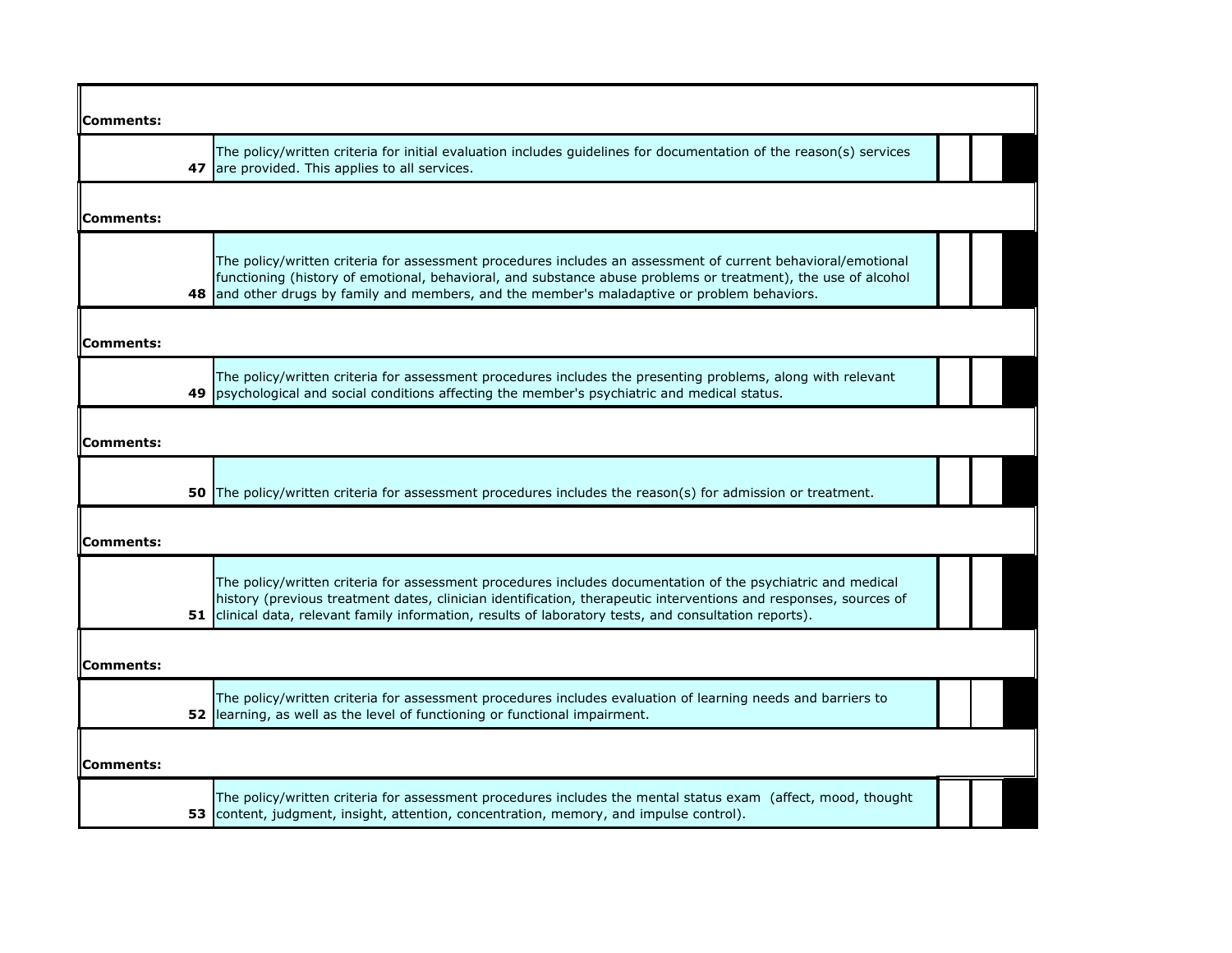| Comments: |                                                                                                                                                                                                                       |  |
|-----------|-----------------------------------------------------------------------------------------------------------------------------------------------------------------------------------------------------------------------|--|
|           | 54 The policy/written criteria for assessment procedures includes risk assessments.                                                                                                                                   |  |
| Comments: |                                                                                                                                                                                                                       |  |
|           | The policy/written criteria for assessment procedures includes identification of community resources used by<br>55 members.                                                                                           |  |
| Comments: |                                                                                                                                                                                                                       |  |
|           | The policy/written criteria for initiation procedures includes a review of whether the member has a Wellness<br>56 Recovery Action Plan (WRAP), Advance Directive, recovery plan, and/or a plan for managing relapse. |  |
| Comments: |                                                                                                                                                                                                                       |  |
|           | The policy/written criteria for assessment procedures includes evaluation of the extent of the family's<br>57 participation.                                                                                          |  |
| Comments: |                                                                                                                                                                                                                       |  |
|           | The policy/written criteria for assessment procedures includes vocational, spiritual, cultural, educational, and<br><b>58</b> legal assessments and services (appropriate to the level of care).                      |  |
| Comments: |                                                                                                                                                                                                                       |  |
| 59        | The policy/written criteria for assessment procedures includes guidelines for physical health assessments,<br>medical history, and physical examinations as required by program type and state regulations.           |  |
| Comments: |                                                                                                                                                                                                                       |  |
|           | The policy/written criteria for assessment procedures includes the identification and prominent listing of relevant<br>60   medical conditions.                                                                       |  |
| Comments: |                                                                                                                                                                                                                       |  |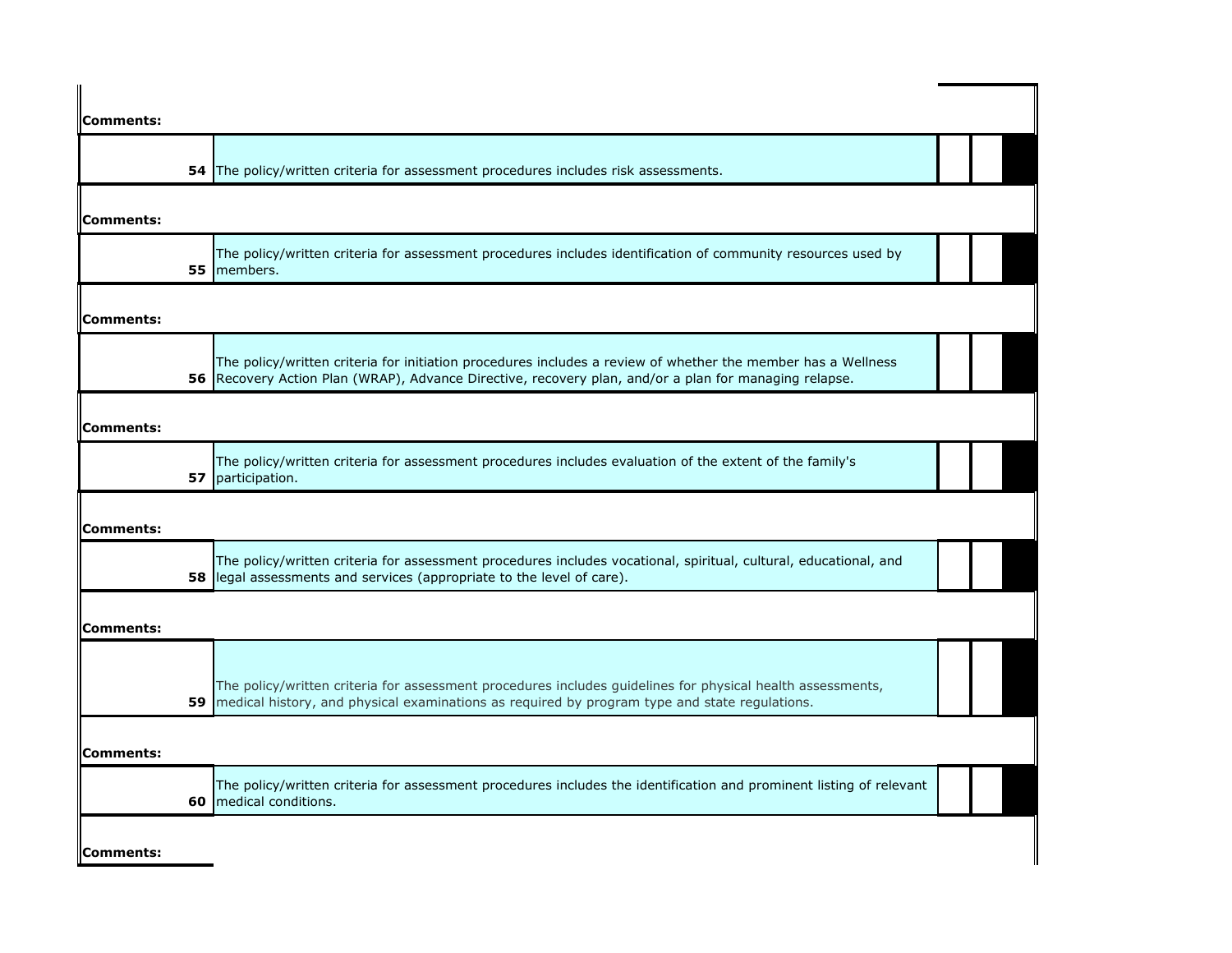| The policy/written criteria for assessment procedures includes the identification of or member's self-report of      |                                                                                                                                                                                                                                                                                  |  |
|----------------------------------------------------------------------------------------------------------------------|----------------------------------------------------------------------------------------------------------------------------------------------------------------------------------------------------------------------------------------------------------------------------------|--|
|                                                                                                                      |                                                                                                                                                                                                                                                                                  |  |
| The policy/written criteria for assessment procedures includes documentation of allergies to medications and         |                                                                                                                                                                                                                                                                                  |  |
|                                                                                                                      |                                                                                                                                                                                                                                                                                  |  |
| The policy/written criteria for assessment procedures identifies the specific services to be provided to children or |                                                                                                                                                                                                                                                                                  |  |
|                                                                                                                      |                                                                                                                                                                                                                                                                                  |  |
| The policy/written criteria for assessment procedures includes the assessment and treatment of substance abuse       |                                                                                                                                                                                                                                                                                  |  |
|                                                                                                                      |                                                                                                                                                                                                                                                                                  |  |
| The policy/written criteria for assessment procedures includes use of a diagnostic/integrated assessment to          |                                                                                                                                                                                                                                                                                  |  |
|                                                                                                                      |                                                                                                                                                                                                                                                                                  |  |
|                                                                                                                      |                                                                                                                                                                                                                                                                                  |  |
|                                                                                                                      |                                                                                                                                                                                                                                                                                  |  |
|                                                                                                                      |                                                                                                                                                                                                                                                                                  |  |
| The provider makes arrangements for emergency coverage for all members 24 hours per day/7 days per week.             |                                                                                                                                                                                                                                                                                  |  |
|                                                                                                                      |                                                                                                                                                                                                                                                                                  |  |
|                                                                                                                      | 61 Infectious diseases.<br>62 other substances.<br>adolescents.<br>64 problems.<br>65 develop a treatment plan.<br><b>Treatment Access</b><br>66 There is a written protocol for accommodating members in a life threatening emergency.<br>67 (Review how coverage is provided). |  |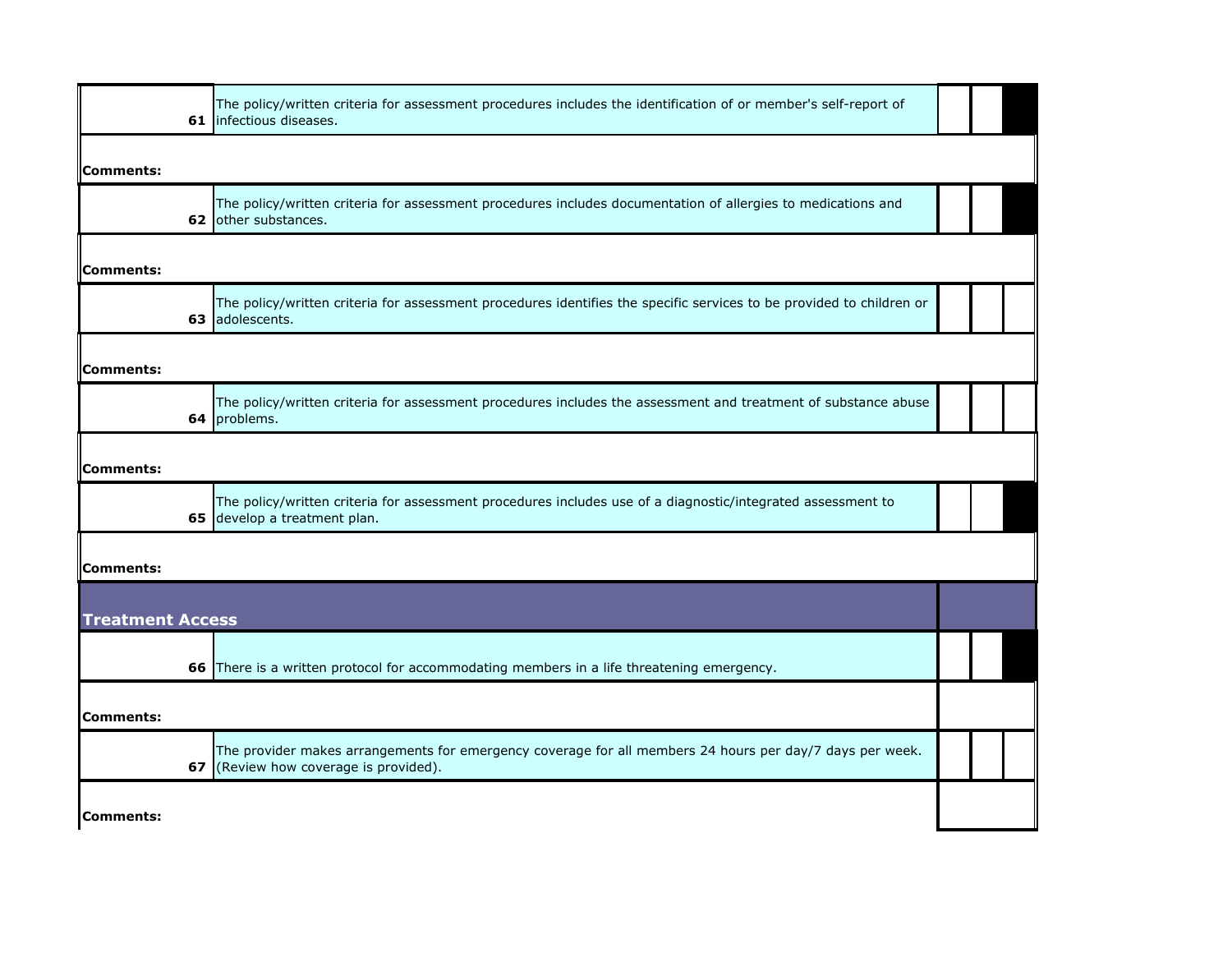|                  | For a free-standing mental health clinics only: the clinic has the capability to accommodate crisis intakes<br>68 and walk-ins during regular business hours.                                                                  |  |  |
|------------------|--------------------------------------------------------------------------------------------------------------------------------------------------------------------------------------------------------------------------------|--|--|
| <b>Comments:</b> |                                                                                                                                                                                                                                |  |  |
|                  | For a free-standing mental health clinic only: any after hours emergency contact must be with a licensed<br>69 professional; the member's primary clinician at the clinic is informed of the contact on the next business day. |  |  |
| <b>Comments:</b> |                                                                                                                                                                                                                                |  |  |
|                  | 70 There is evidence of appointment availability for non-life threatening emergent care within 6 hours.                                                                                                                        |  |  |
| <b>Comments:</b> |                                                                                                                                                                                                                                |  |  |
|                  | 71 There is evidence of appointment availability for urgent care within 48 hours.                                                                                                                                              |  |  |
| <b>Comments:</b> |                                                                                                                                                                                                                                |  |  |
|                  | There is evidence that members are able to receive a behavioral health appointment within 5 business days after<br>72 receiving confirmation that coverage criteria has been met.                                              |  |  |
| <b>Comments:</b> |                                                                                                                                                                                                                                |  |  |
|                  | 73 Information is provided to members which includes a description of services and goals of care.                                                                                                                              |  |  |
| <b>Comments:</b> |                                                                                                                                                                                                                                |  |  |
|                  | 74 Information is provided to members which includes the hours during which care and services are available.                                                                                                                   |  |  |
| Comments:        |                                                                                                                                                                                                                                |  |  |
|                  | Information is provided to members which includes the costs of care and services that the member is<br>75 responsible for.                                                                                                     |  |  |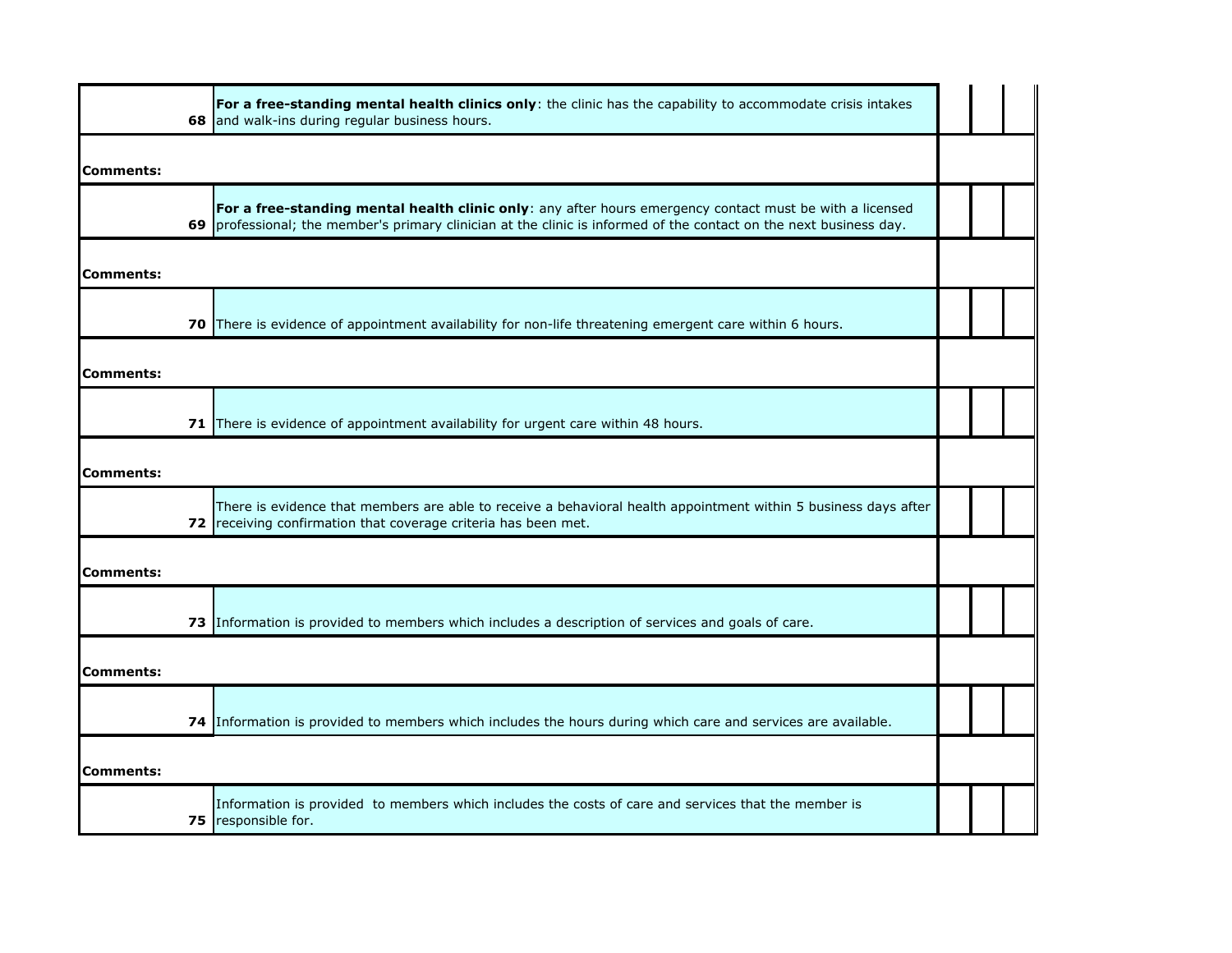| <b>Comments:</b>               |                                                                                                                                                    |  |  |
|--------------------------------|----------------------------------------------------------------------------------------------------------------------------------------------------|--|--|
|                                | 76 Information is provided to members which includes an explanation of the cancellation/no-show policy.                                            |  |  |
| Comments:                      |                                                                                                                                                    |  |  |
| <b>Member Safety</b>           |                                                                                                                                                    |  |  |
|                                | If the provider has any animals, members are told in advance that there is/are an animal(s) present (N/A means<br>77 the provider has no animals). |  |  |
| Comments:                      |                                                                                                                                                    |  |  |
|                                | 78 $\left  \frac{1}{s}\right $ Is/are the animal(s) certified pet therapy animal(s)?                                                               |  |  |
| <b>Comments:</b>               |                                                                                                                                                    |  |  |
|                                | 79 $Is/are$ the animal(s) used as part of the therapeutic process?                                                                                 |  |  |
| Comments:                      |                                                                                                                                                    |  |  |
|                                | 80 Are medications and samples stored in a locked cabinet in a secure area? (MD and APRN's Only)                                                   |  |  |
| Comments:                      |                                                                                                                                                    |  |  |
| <b>Performance Improvement</b> |                                                                                                                                                    |  |  |
|                                | 81 The provider has a Quality Improvement Program.                                                                                                 |  |  |
| Comments:                      |                                                                                                                                                    |  |  |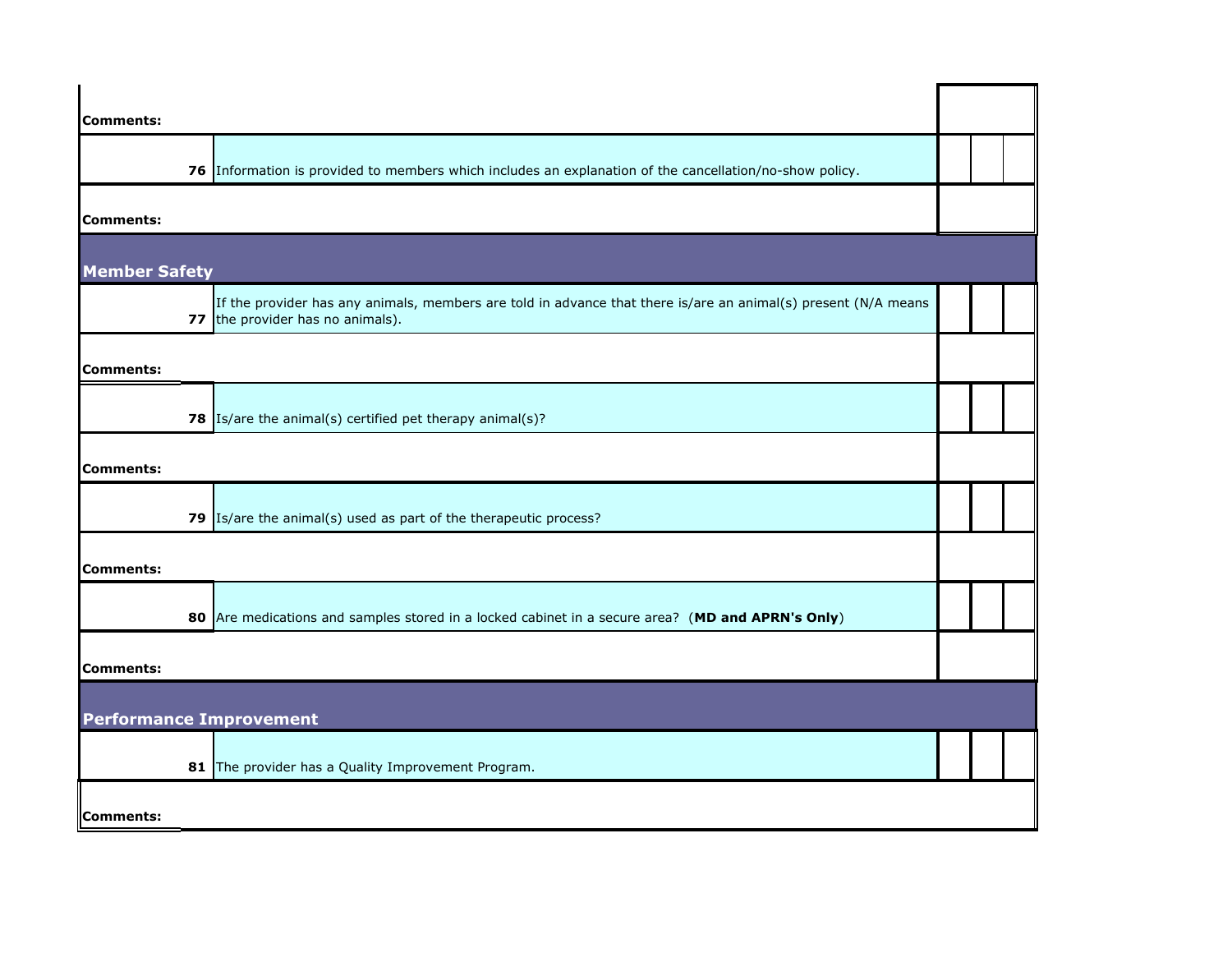| <b>Rights and Responsibilities</b> |                                                                                                                                                                 |  |  |
|------------------------------------|-----------------------------------------------------------------------------------------------------------------------------------------------------------------|--|--|
|                                    | 82 There is a policy and procedure about member involvement in care and services.                                                                               |  |  |
| Comments:                          |                                                                                                                                                                 |  |  |
| 83                                 | There is a policy and procedure about reasonable access to care.                                                                                                |  |  |
| <b>Comments:</b>                   |                                                                                                                                                                 |  |  |
|                                    | 84 There is a policy and procedure about family involvement in member care.                                                                                     |  |  |
| <b>Comments:</b>                   |                                                                                                                                                                 |  |  |
| <b>Continuum of Care</b>           |                                                                                                                                                                 |  |  |
|                                    | There is a policy/written criteria about expectations for treatment at each level of care, including criteria for<br>85 transitioning to another level of care. |  |  |
| <b>Comments:</b>                   |                                                                                                                                                                 |  |  |
|                                    | There is a policy/written criteria about expectations for coordinating care with medical and other behavioral<br>86 health treating providers.                  |  |  |
| Comments:                          |                                                                                                                                                                 |  |  |
| <b>Care and Treatment</b>          |                                                                                                                                                                 |  |  |
|                                    | 87 There is a policy/written criteria that a treatment plan will be developed at each level of care.                                                            |  |  |
| Comments:                          |                                                                                                                                                                 |  |  |